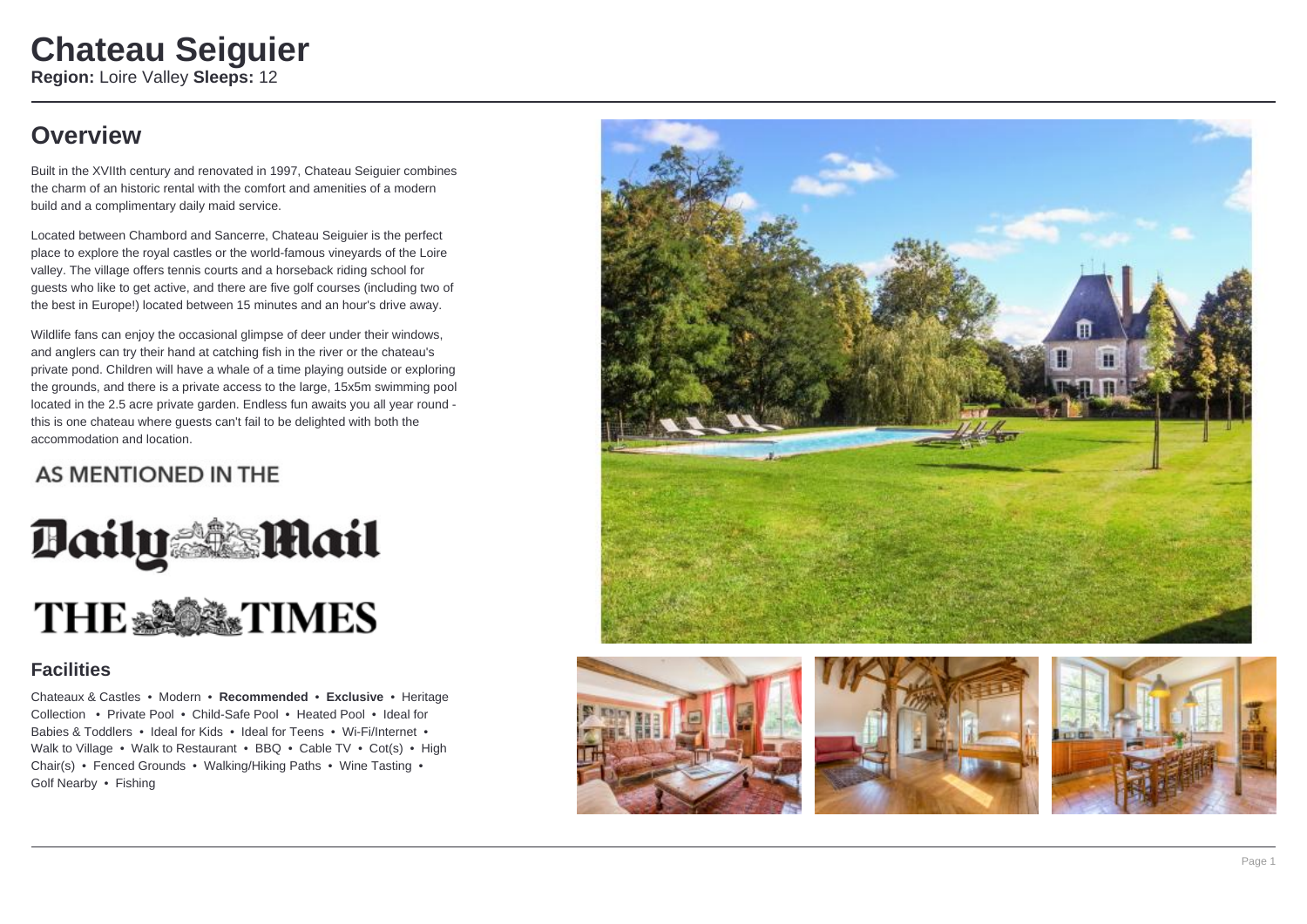### **Interior & Grounds**

### **Ground Floor:**

The large entrance gives way to the main courtyard and the 2.5 acres of private garden that formerly acted as the castle's vegetable patch (provided you can call 2,5 acres a 'patch'!)

The original huge castle kitchen (55sq meters) is decorated with antique furniture, and enjoys a large fireplace as its main feature. Suffused with a charming and welcoming atmosphere, it's the ideal place to enjoy a relaxed meal at the 12-seater dining table. The kitchen is furnished in the contemporary style by Bulthaup and includes an oven, dishwasher, refrigerator and freezer. The microwave oven and an extra refrigerator are located in the utility room just in front of the kitchen.

The elegant and stylish 60sqm sitting room contains a four-seater sofa, a twoseater sofa and two armchairs. There is a desk area with internet access and 110cm TV with access to cable channels. It's the perfect spot to unwind and enjoy the beautiful park view through the large windows - there's even a card table should you fancy a round or two of poker!

The cloakroom offer guests an additional loo, and an incredibly useful utility room which houses the laundry equipment including a washing machine, tumble dryer, ironing board and additional kitchen equipment including an extra refrigerator, microwave oven and additional crockery. This room also acts as the boiler room, housing the central heating system and electricity panels.

### **First Floor:**

- Master Bedroom: (45sqm) with views over the grounds, double bed (180cm x 220cm) and en-suite bathroom with sink, bath tub and toilet.

- Second bedroom with two singles (135cm x 190cm) adjoining the master bedroom, complete with view over the park. Shares a bathroom with bedroom 3 (see below).

- Third bedroom with two single beds (120cm x 185cm). Shares a bathroom with the second bedroom, containing a shower, sink and toilet.

- Fourth bedroom with a double four-posted bed (180cm x 210cm) and ensuite bathroom with sink, bath tub and toilet. Also comes with a great view over the swimming pool and the surrounding gardens.

#### **Second Floor:**

- Master bedroom 2 (55sqm) with lovely views over the grounds, a double fourposter bed (180cm x 210cm) and a sitting area, shared bathroom with the sixth bedroom with sink, bath tub and toilet.







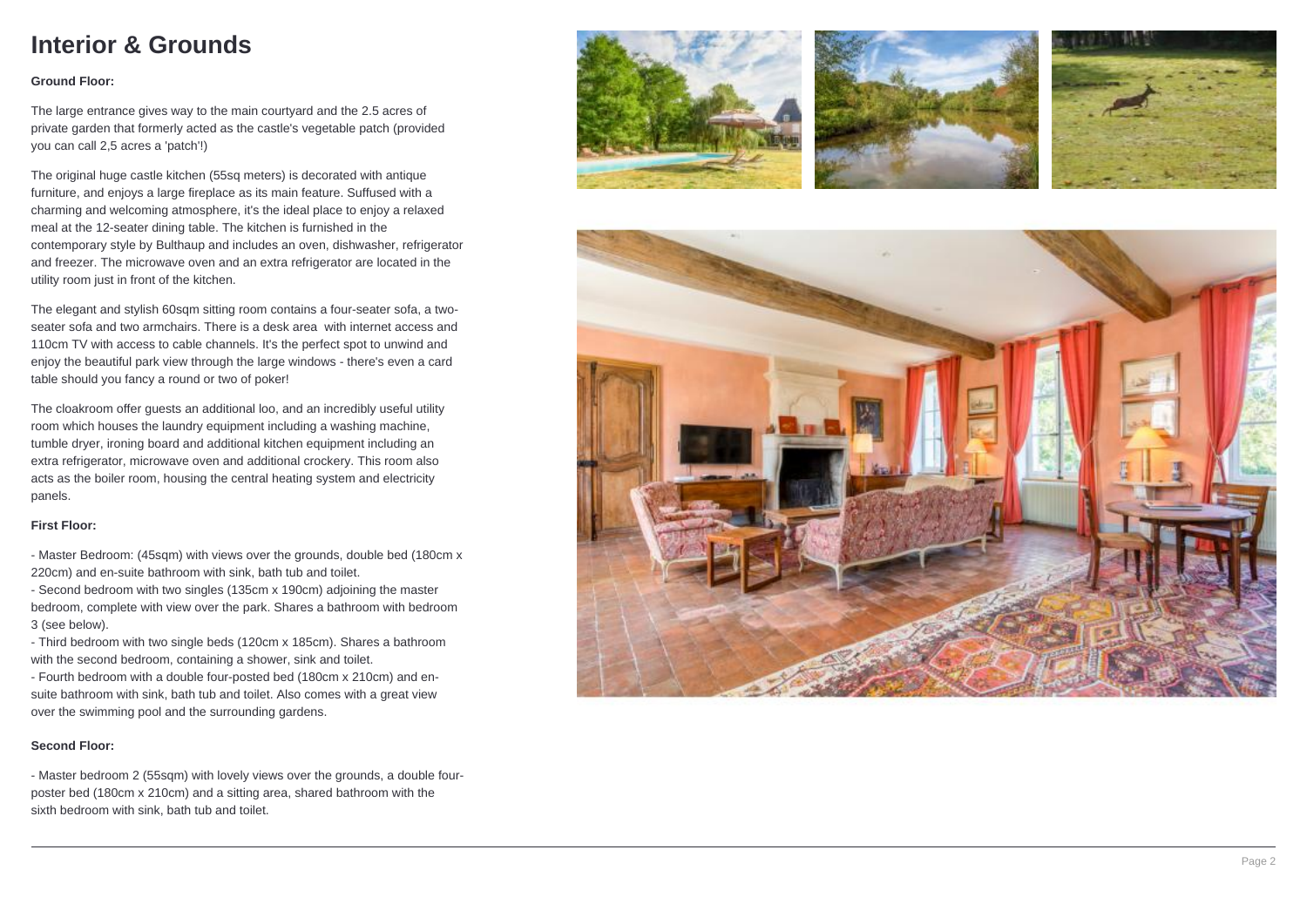- Sixth bedroom, with double bed (150cm x 200cm) and view over the swimming pool.

All the bedrooms have beautiful furniture from all corners of the world, collected by the owner during his globetrotting travels.

#### **Grounds:**

Discover the 2.5 acres of private garden, originally where fruit and vegetables were grown for the chateau. It includes a 15 X 5 m heated swimming pool and two XIX century greenhouses, and perfectly maintains guest's privacy and seclusion with a high walls. There are two tables that allow up to 14 people to enjoy a little al fresco dining, so make sure you take advantage of the garden barbecue!

#### **Park:**

Guests are free to roam around the 52 acre park with centennial trees that is shared with the owner's brother and sisters. The glorious park is ideal for children to play in, with lovely walks for adults and an exciting playground for fishermen, thanks to the huge pond and 1 km of private riverside!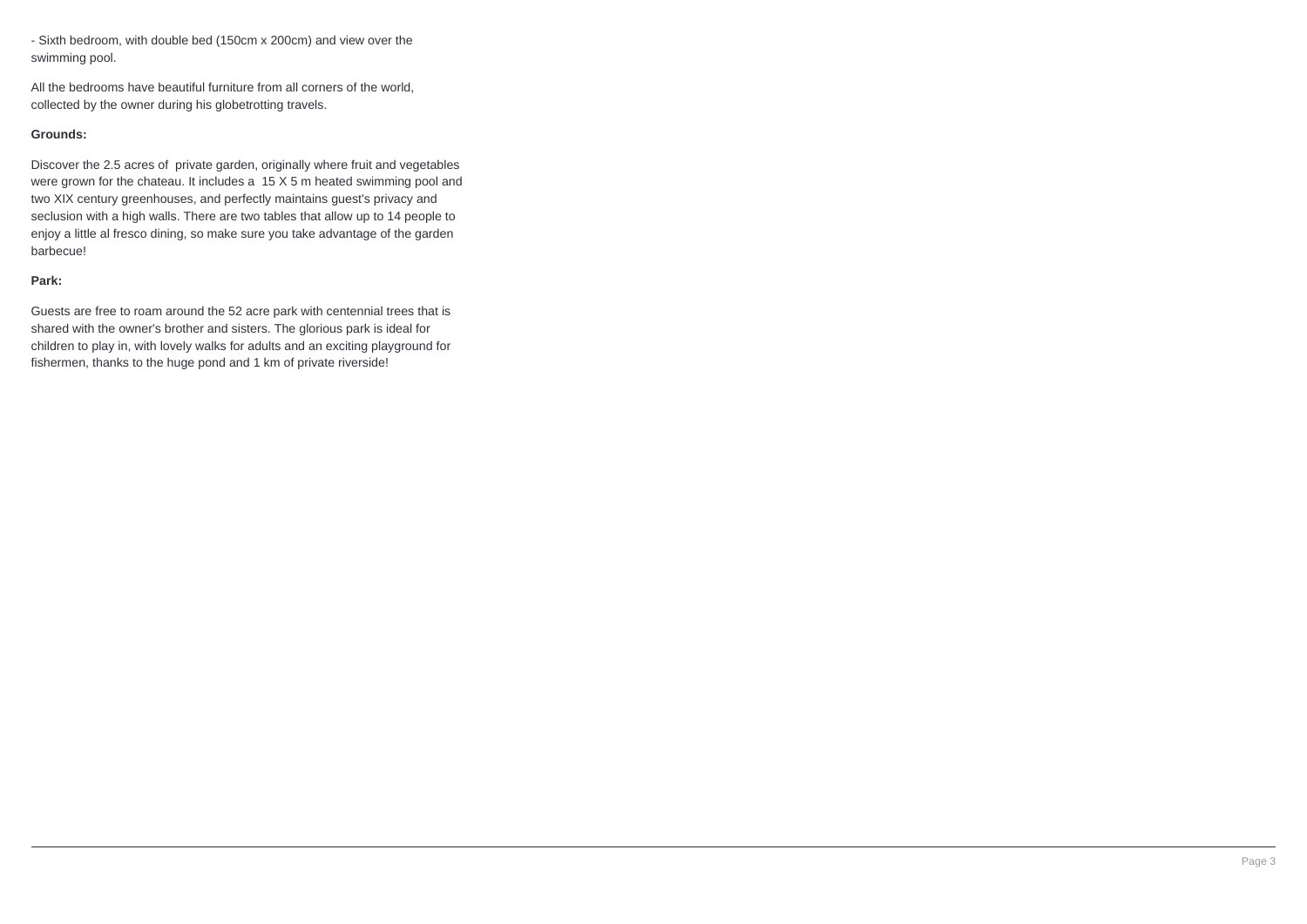# **Location & Local Information**

The village is located between Chambord (67km) and Sancerre (60km) and is the ideal place to sample a traditional - and wonderfully laid back - French lifestyle.

The famous Loire castles of Cheverny, Chenonceau, Chambord, Amboise, Langeais or the Clo Luce (former residence of Leonardo Da Vinci!) are located between 30 minutes and 1 hour drive away.

Lovely vineyards are located, roughly 35 minutes from the house. The Loire Valley is rightfully famous for its excellent wines, and a visit to the area wouldn't be complete without visiting the vineyards and having a taste! During the summer there is also an incredible and unique festival and historical pageant in Saint Fargeau (80km away) that involves hundreds of villagers.

Paris is a 2 hours' drive from the chateau! There are also trains departing from Orleans and the journey takes only 54 minutes!

#### **The local village offers:**

- Grocery shop
- Butcher, who can prepare meals on request
- Bakery
- Four restaurants
- Five bars
- Doctor
- Pharmacy
- Hair dresser
- Newsstand and tobacco shop
- Flower Shop
- Hairdresser
- Church
- Post Office
- Public Tennis courts
- Public pond for fishing
- Each Sunday, a wonderful a local market is held in front of the church

### **Local Amenities**

Nearest Airport **Paris Orly/Paris CDG/Paris Roissy (180km/220km/280km)**

Nearest Village

**(1 minute walk)**







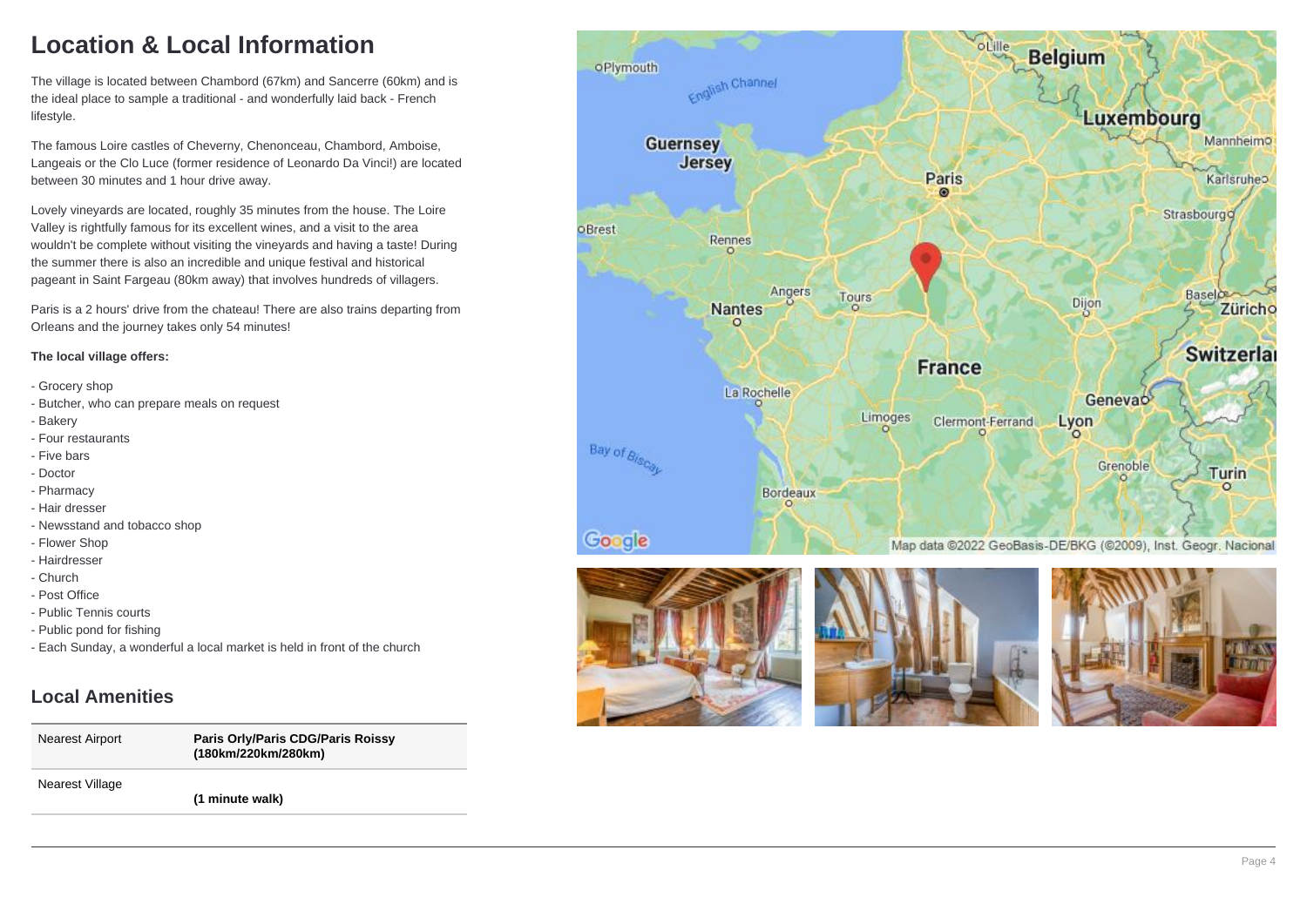| <b>Nearest Town/City</b>     | Aubigny/Lamotte-Beuvron<br>(18km/20 km)            |
|------------------------------|----------------------------------------------------|
| Nearest Restaurant           | (Under 1km)                                        |
| Nearest Bar/Pub              | (Under 1km)                                        |
| Nearest Golf                 | 4 golf courses in the area<br>$(16-20 \text{ km})$ |
| <b>Nearest Train Station</b> | <b>Lamotte-Beuvron</b><br>(20km)                   |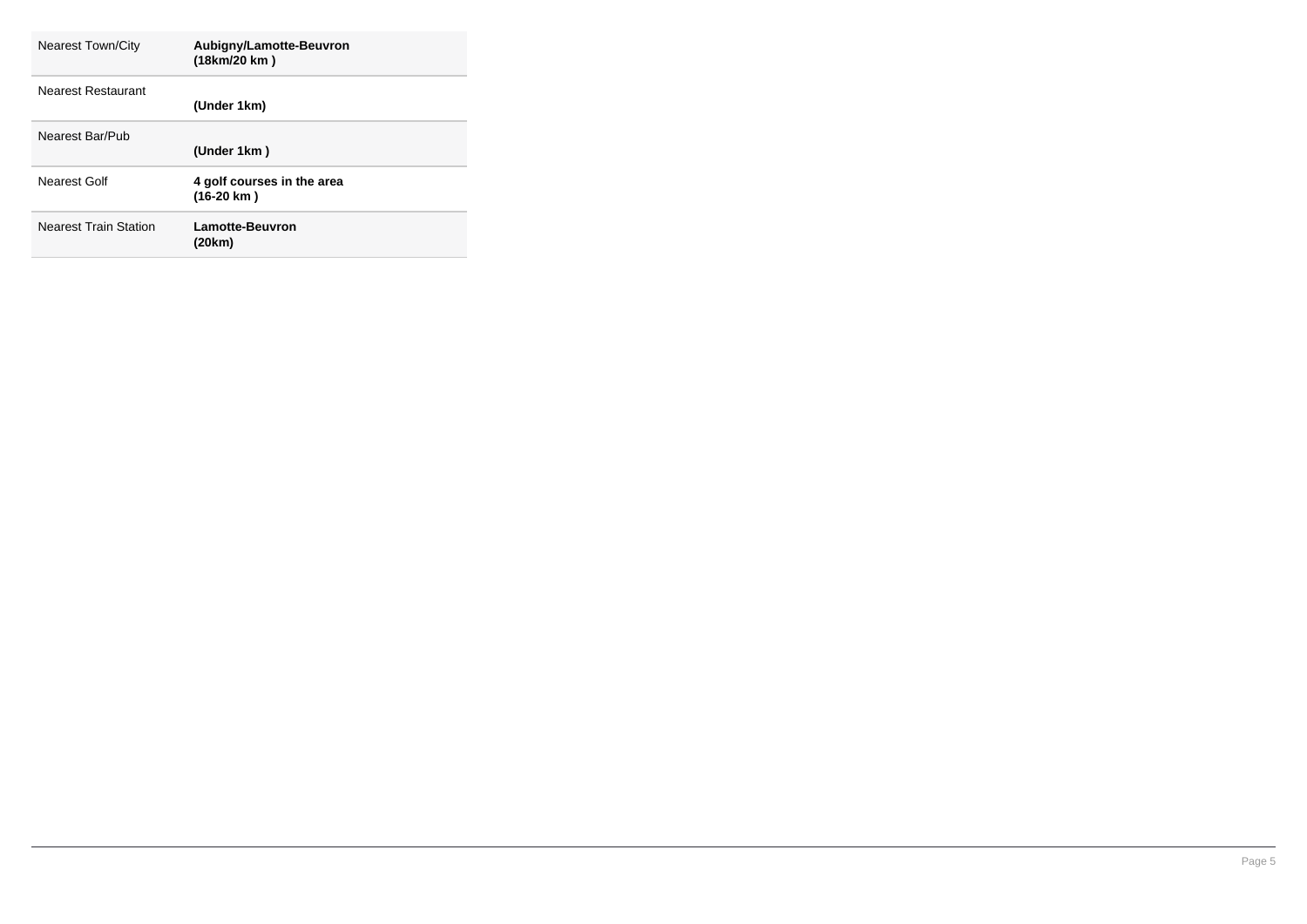## **What Oliver loves…**

- With a picturesque village on one side and a 52 acre private park on the other, this property is set in a truly breathtaking location.
- The height of the rooms throughout the property give it a cosy yet palatial feel (they have to be - the owner is 6"6'!) - the whole place is airy, welcoming and full of light
- The local village butcher provides excellent catering and a delivery service, with meals starting from just two euros per head.
- The top floor bedroom has to be seen to be believed, the exposed original beams are breathtaking, and one of the beds in the property was owned by Sir Arthur Conan-Doyle himself!
- The owner has prepared a house-book which serves as a great little practical guide to the region. It will help you make the most of the region during your stay!

## **What you should know…**

- The property is not totally detached, however there is a secluded garden with high walls (accessible only to guests at Chateau Seiguier) that means you've got a totally private rental.
- Daily maid service is included.
- The Wi-Fi connection doesn't extend to the top floor of the chateau.